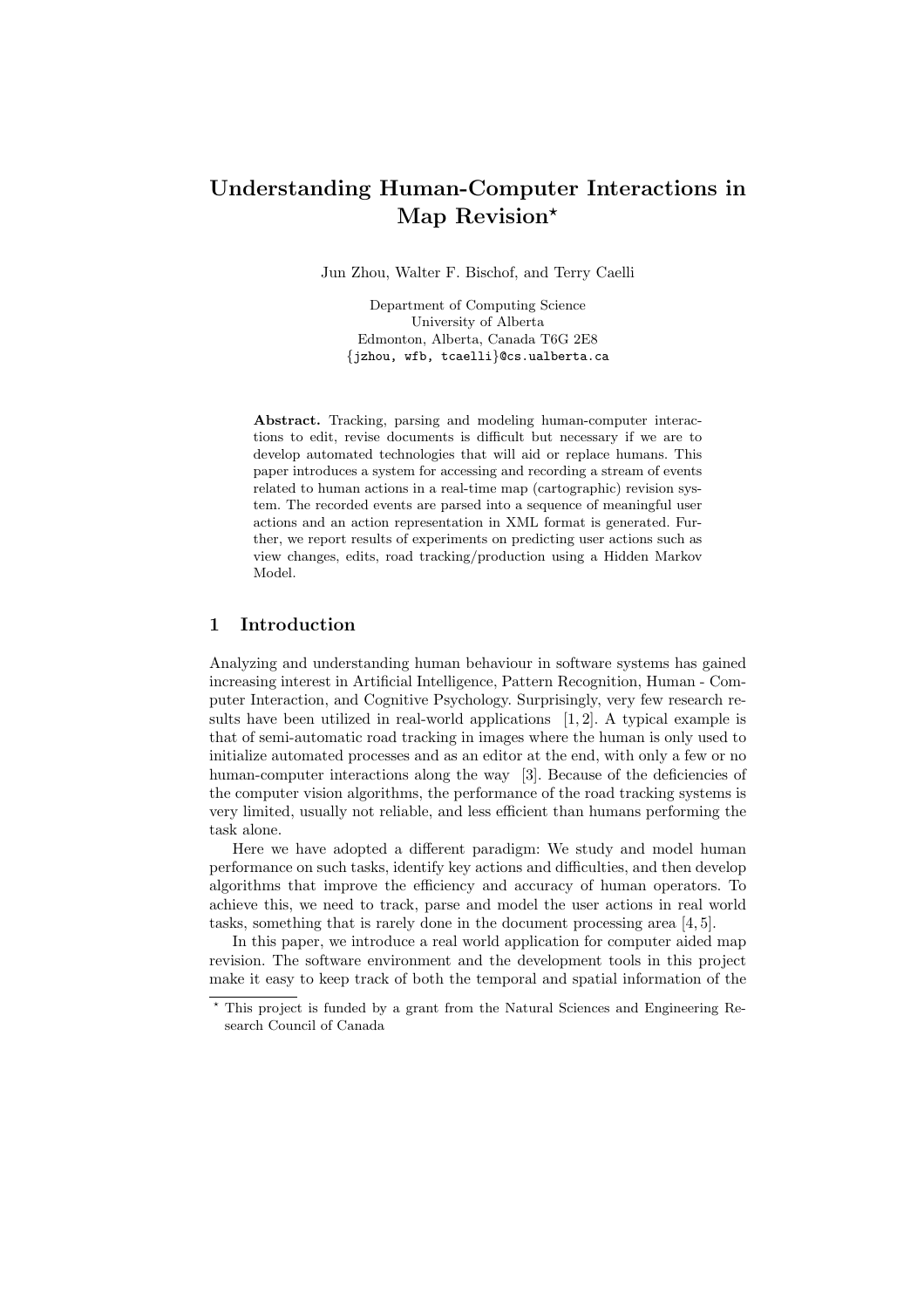user actions in system-level events. These events are parsed into time-segments, meaningful and complete user action data stored in XML format. These data can be used to model user behavior patterns, and to help and automate the map revision process. In the next section, we briefly introduce the Raster Graph Revision (RGR) system in the United States Geological Survey (USGS), the class of maps of interest in this work. In Section 3 and 4, we present a system for tracking and parsing user actions. In Section 5 we present and discuss the experimental results in modeling human viewing behaviour and evaluate user performance using hidden Markov models (HMMs).

#### 2 RGR system

One of the main paper products of the USGS topographic maps for the USA is 7.5-minute quadrangle topographic map, which is the only uniform map series that covers the entire area of the continental United States in considerable detail [6]. This map series consists of about 53,000 map sheets.

Current USGS maps are printed on white paper with six colors: black, red, brown, green, blue and purple, one for each feature. The RGR system uses existing film separates as the primary input and creates new film separates as the primary output. Cronapaque positives are produced photographically from the map separates and are scanned at 1000 dpi as raster images. The images, in addition to the digital orthophoto quads (DOQs) of the area to be mapped, are registered to the control file and displayed simultaneously on a computer screen as the source for revision. DOQs are orthogonally rectified images from aerial photos taken at height of 20, 000 feet with approximate scale of 1 : 40, 000. DOQ can distinguish ground objects of 1 meter, which is enough for ground object detection. Cartographers then make a visual comparison of the raster image and DOQs. When a discrepancy is found between a feature on the raster image and the DOQ, cartographers can add to, delete from, or modify the raster image to match the DOQ. Figure 1 shows the environment of the RGR system.



Fig. 1. Map revision environment. Here previous map layers are aligned with current digital image data.

The standard CAD tool for RGR systems is a Bentley Microstation. Bentley I/RAS B is used to display and manipulate the scanned map layers, Z/I Imaging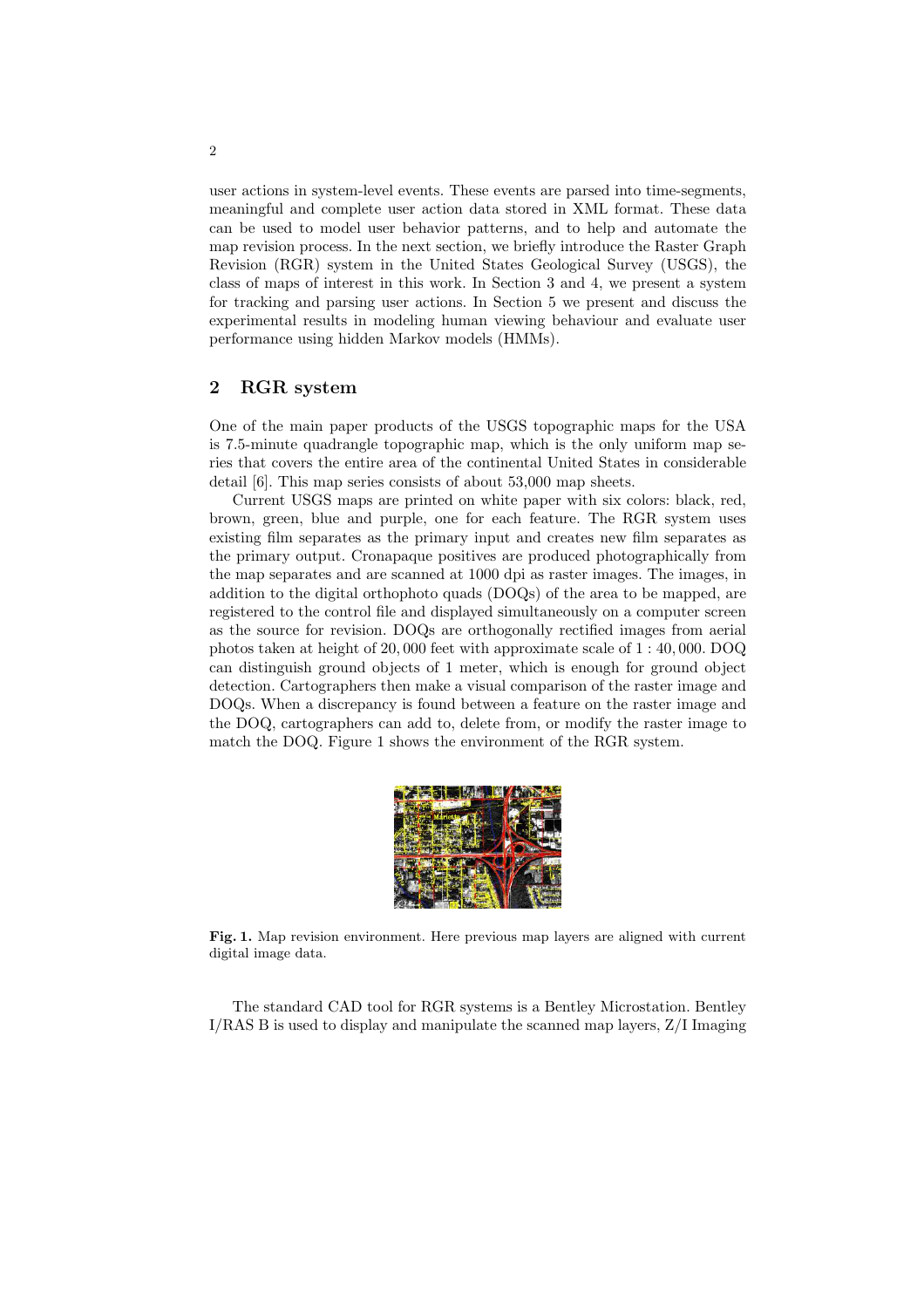I/RAS C is used to display the DOQs, USGS RGR software provides CAD tools to draw, delete and modify specialized graphic symbols on maps, and MVES converts vectors and points to a symbolized raster format.

# 3 Tracking User Actions

In Microstation, interaction with the system is by keyboard or mouse. A simple drawing operation may be achieved by clicking a tool icon on the tool bar or by inputting a "key-in" command. To facilitate map revision, RGR uses a set of tools for cartographic symbols, each of which, along with mouse actions, encompass a sequence of system events (key-ins). Each key-in is considered as an event. Events from both inside or outside Microstation are processed by an input handler and are sent to an input queue where a task ID is assigned to each event.

With the imbedded Microstation Development Language environment, we can keep track of the states of the event queue and extract detailed information on each event, as described in Table 1. These time-stamped sequences of systemlevel events contain inter-action and intra-action information. The task, then, is to parse these sequences into meaningful higher-level user action sequences.

Table 1. Data structure for system-level event

| event ID   | ID of the event                                 |
|------------|-------------------------------------------------|
| event name | the key-in command                              |
| event type | Is it a keyin, coordinate, or reset?            |
|            | event time the time when the event is captured  |
|            | event source where does the event come from     |
|            | x coordinate x coordinate of the mouse clicking |
|            | y coordinate y coordinate of the mouse clicking |

## 4 Analyzing and Parsing User Actions

Altogether there are 278 tools in the RGR software, each corresponding to a human action. This number could be increased when new standards are adopted in the USGS. Analysis of all these tools is not necessary. First, some tools are used for features that rarely appear, or need not be revised in most cases. Second, some tools relate to registration of the scans and DOQs, environment setting, file input/output, and map plotting, and are not involved in the feature collection process. Third, we only process actions related to feature collection, at least at this initial stage of the project. As a result the number of tools is reduced to 144, each being composed of a sequence of events. A complete action may contain a tool selection, a sequence of coordinate clicks, and a reset operation. View changes may occur before and after the coordinate clicks.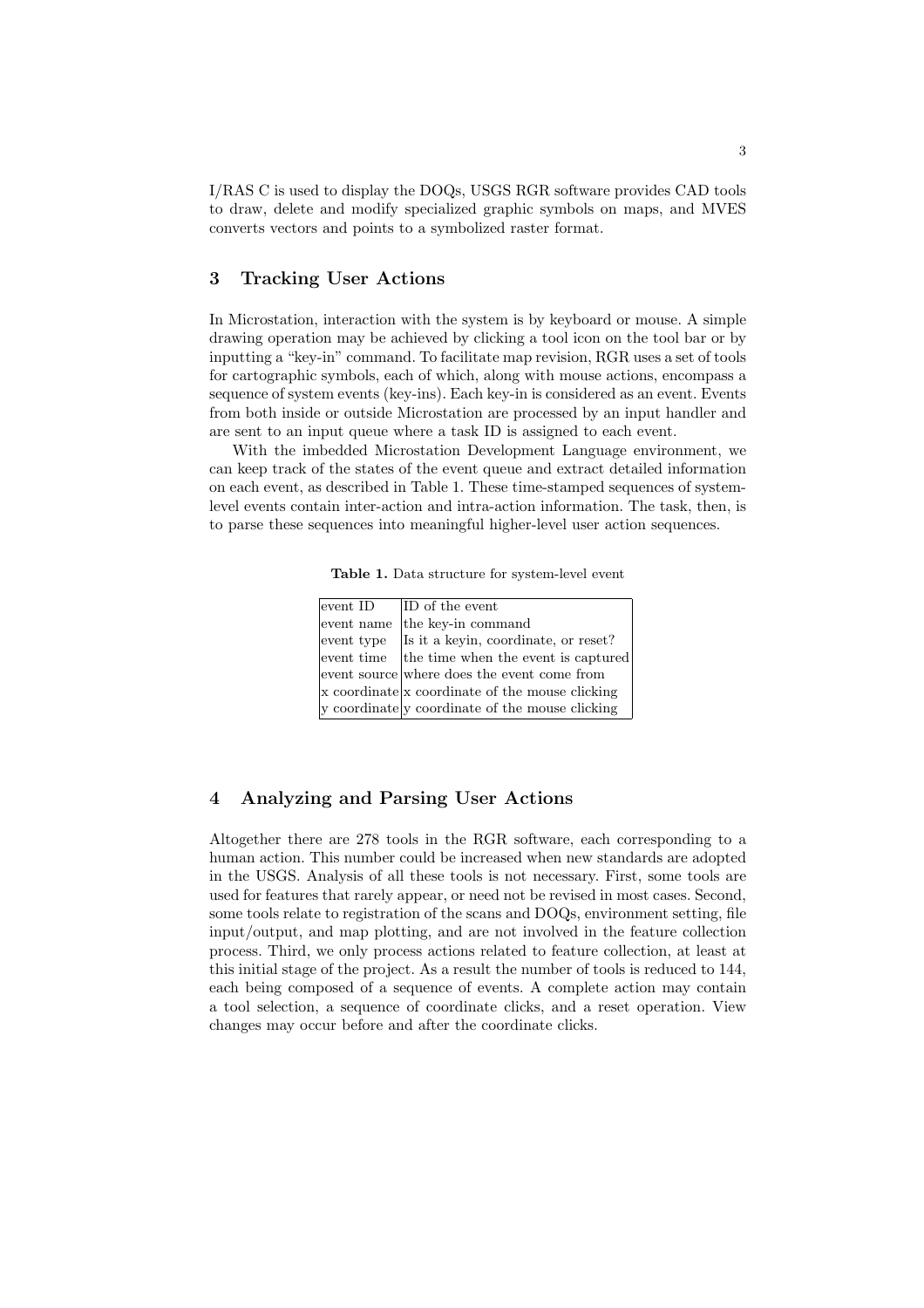The actions are grouped into 17 groups, each action group being defined by the number of permissible coordinates and occurrence of reset operations. Groups G0 to G11 contain system setting and drawing actions (e.g. draw a class-1 road or undo a previous action), groups V1 to V2 contain viewing actions (e.g. zoomin or pan-view), group R contains the "reset" action, and group CO correspond to a coordinate click not involved in any action.



Fig. 2. Hierarchy of the action database

A sequence of system-level events is parsed into a tree structure as shown in Figure 2. The root of the tree is a project, which is defined as the revision of a map. A task is defined as the revision of specific ground object (e.g. a road, a block of buildings, or a lake). Semantic information is contained at both project and task level and can be tagged by human input. Finally, the user actions are stored in a XML format database.

### 5 Issues in Computer Aided Map Revision

The purpose of computer aided map revision is to improve both the speed and accuracy of the revision process. The solution to the first task is to reduce human involvement in the drawing task by using computer vision-based feature tracking. Until now, all research efforts fall in this area. However, the efficiency and accuracy of the computer vision algorithms are not necessarily consistent with human performance. This suggests that humans should be part of the feature tracking process. On the other hand, humans are not always accurate. Consequently a tightly coupled, real-time, error-correcting interaction between human and machine are what we envisage to make map revision more efficient. To realize this we need to better understand these interactions.

#### 5.1 Predicting Human Gaze with Hidden Markov Models (HMM)

One of the ways to reduce human workload in map revision is to reduce drawing actions and viewing changes in the map revision process. This can be achieved by predicting when humans are likely to change viewing. To do so one can use Markov and Hidden Markov Models [7, 1].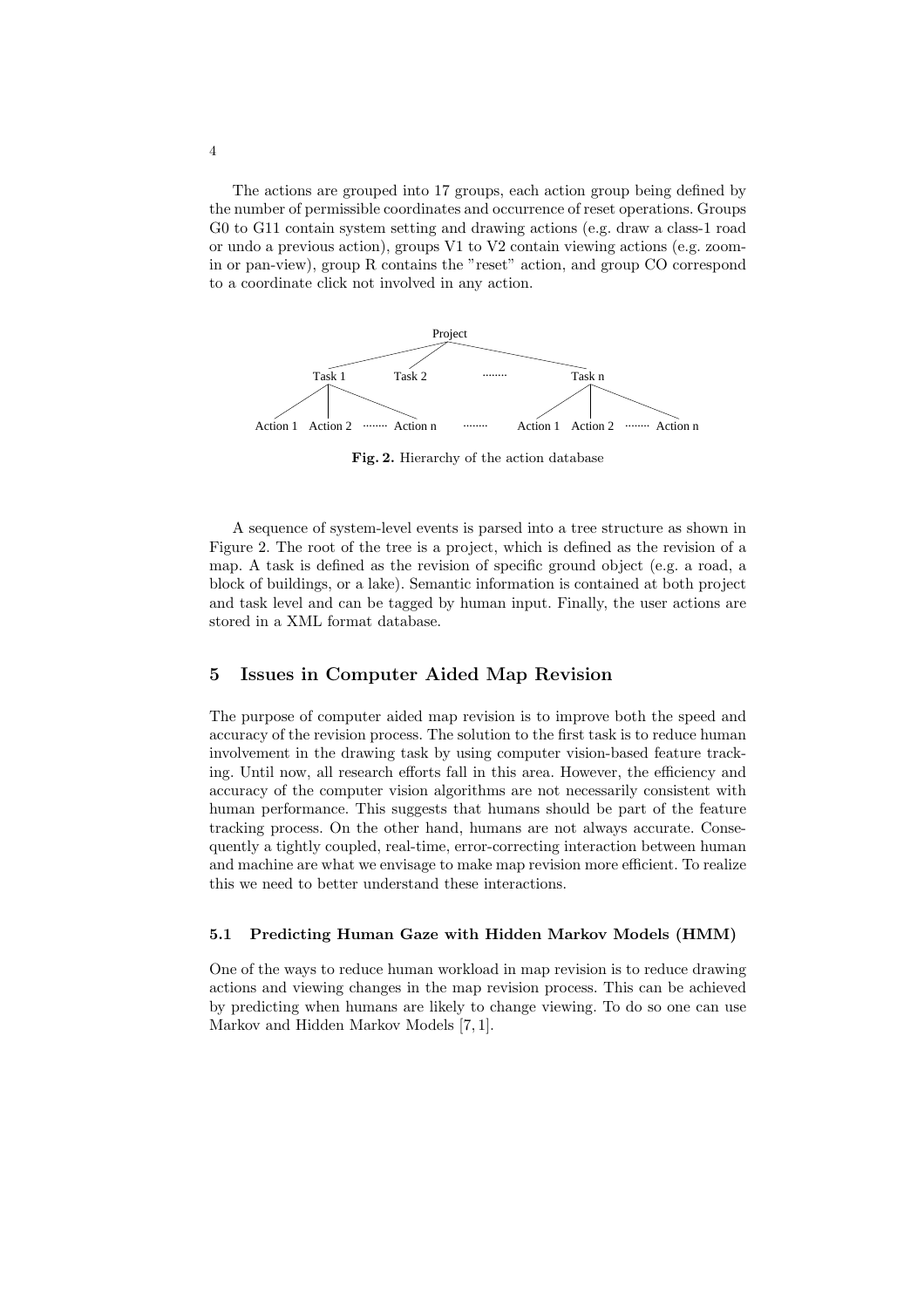Along with the parsed human action sequences, we can also record the sequence of viewing locations ("gaze"). We have performed several experiments with HMMs in order to study such viewing patterns. The states in the HMM were defined as groups of actions where the groups were defined syntactically and semantically. The syntactic groups were the 17 groups (17 states) defined in Section 4, and the semantic groups were obtained by clustering actions based on their functions as used in the RGR system, such as a group of actions for drawing transportation symbols or water body symbols. In this case, the actions were divided into 6 groups. The observations were calculated from the movements of the mouse. These movements were classified into either  $9(45^{\circ}$  step) or  $17$   $(22.5^{\circ}$  step) directions, with one direction in each group being used for the no-movement cases.

Two participants were required to perform three drawing tasks twice, one for training and another for testing. The tasks involved the modification of roads, buildings, water bodies, etc. The average time taken to finish each task was 46 minutes. Altogether 34644 system-level events with time-stamps were captured and 9025 of these events were coordinate moves (changes in gaze). These events were parsed into 2157 actions. By average, each task sequence contained 180 actions. These task sequences were further cut into shorter sequences with 2 actions each. Finally, we obtained 560 training sequences and 540 test sequences sampled at seconds with an average length of 27 observations.

With the given number of states and observations, the degrees to which each observation sequence could be predicted from the trained and untrained models was determined by the degree to which the HMM could reproduce the movements over a number of Monte Carlo trials. The results of these experiments are shown in Table 2.

Table 2. The results of predicting next viewing change as a function of different number of states (S) and observations (O) for two training sets and two test sets. Values correspond to probabilities of correctly predicting the observation sequences given the model and the Viterbi MAP solutions. The right column shows chance performance levels. Average length of the observation sequences was 27.

|         | Training1 Training2 Testing1 Testing2 Chance |      |      |      |      |
|---------|----------------------------------------------|------|------|------|------|
| 17S 17O | 0.72                                         | 0.63 | 0.61 | 0.63 | 0.06 |
| 6S 9O   | 0.72                                         | 0.63 | 0.61 | 0.63 | 0.11 |
| 2S 9O   | 0.79                                         | 0.69 | 0.67 | 0.69 | 0.11 |

The numbers in Table 2 refer to the average probabilities of correctly predicting the observation sequences given the model and the Viterbi MAP solution over 100 Monte Carlo trials. This reduces to sampling from the state-dependent observation vectors given the Viterbi-predicted state for each observation value. Three models were tested. Each model was estimated by first obtaining initial estimates from the training sequences as all observations were automatically labeled (states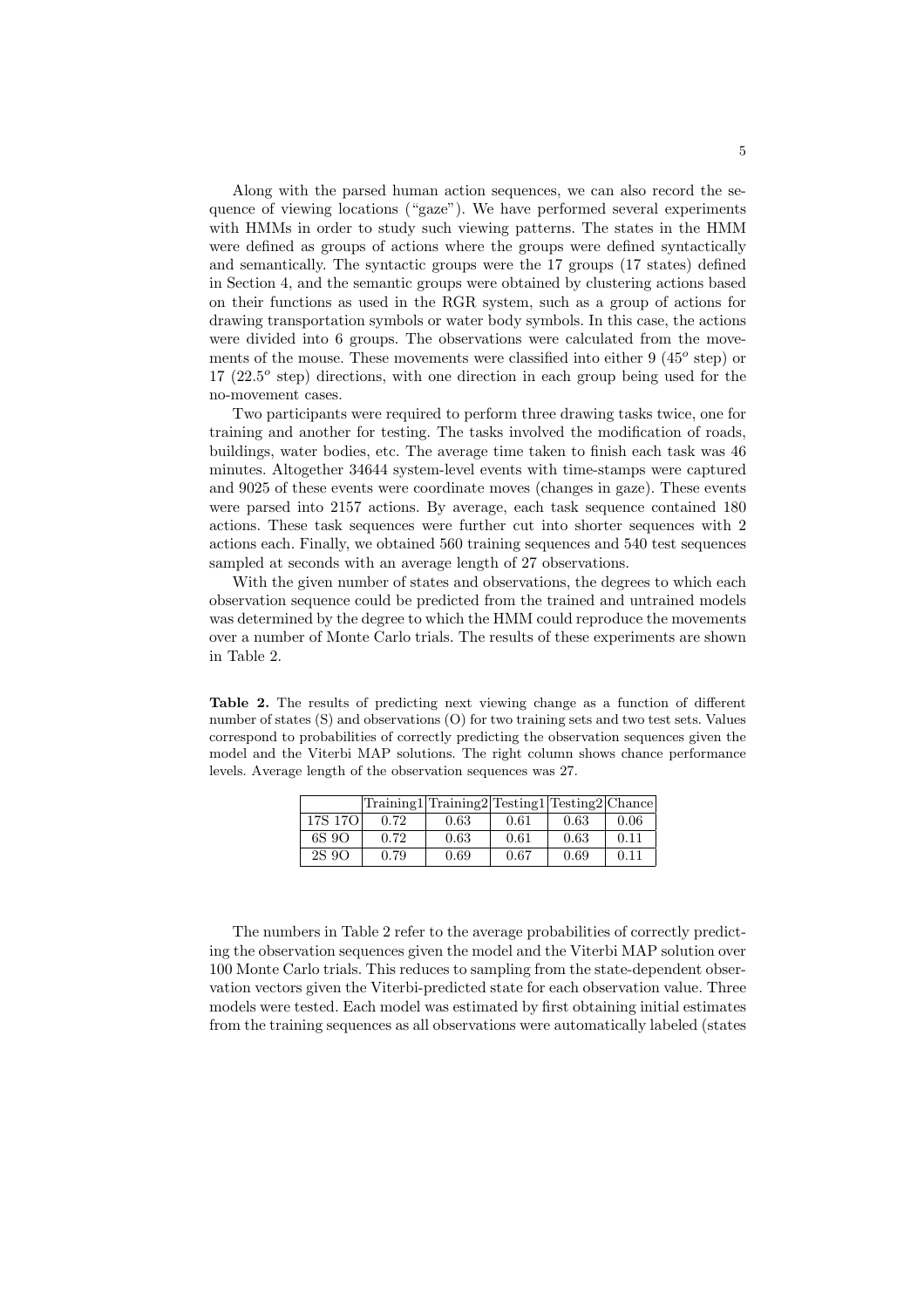known). The model was then updated via the Baum Welch algorithm. We also tested a two-state model in which the states were either system setting actions or drawing actions. The results show that in each state-observation combination, probabilities of correctly predicting the observation sequences, given the models and Viterbi solutions, were significantly above chance (right column of Table 2). These results are quite informative given the lengths of the sequences (27 in average) and prediction rates significantly above chance.

In real applications, predictions of viewing changes need to be much more accurate. Further, complete viewing prediction requires not only a direction, but also exact coordinates on the map. It suggests that simple analysis of the user actions is not sufficient. The prediction model should involve the recognition of features from image and maps, as described below.

Current research results in semi-automatic or fully automatic road tracking systems can be combined into the above model in order to provide support for complete viewing prediction and automatic tracking of roads. In automatic road tracking systems, the road seeds are found by the system without need to preselect points along the road [8]. It is normally difficult to extend these automatic methods robustly and efficiently to very large images, such as the DOQs in this project [9]. Our viewing prediction result provide the possibility to reduce the searching area in a large image to relatively small areas in the predicted directions so as to generate a semi-automatic road tracker. How large the predicted area is can be decided by calculating the average length of the human viewing change steps. In the next subsection, we introduce a simple semi-automatic road tracking system on the assumption that target small area image has been extracted. Then we compare the performance of human and computer in road tracking.

#### 5.2 Comparing the Performance of Human and Computer Vision-based Road Tracking

In semi-automated road tracking systems, a human operator typically provides initial parameters, such as an initial point, direction and road width [8]. Baumartner et al. implemented a system with more human computer interactions [10]. When the system detects a possible failure of the tracking module, it stops the system to allow the operator to select from a list of options. In all these semi-automatic systems, an assumption is made that the human can perform the task correctly and precisely. Further, what the computer determines as "incorrect" is also unclear and subject to error. This is not necessarily the case. To analyze this, we developed a simple road tracker and compared its performance with that of humans.

Note that a road segment is determined by two consecutive coordinates from mouse clicking and joining such coordinates defines the human detected road (axis). To compare this axis with that detected by computer, we cropped the neighborhood image of this road segment from the DOQ to reduce the search area (the size of a DOQ is more than 2MB) and then performed Canny edge detection [11]. As a result, points at maxima of gradient magnitude in the gradient direction are marked as edges, which may include both road and non-road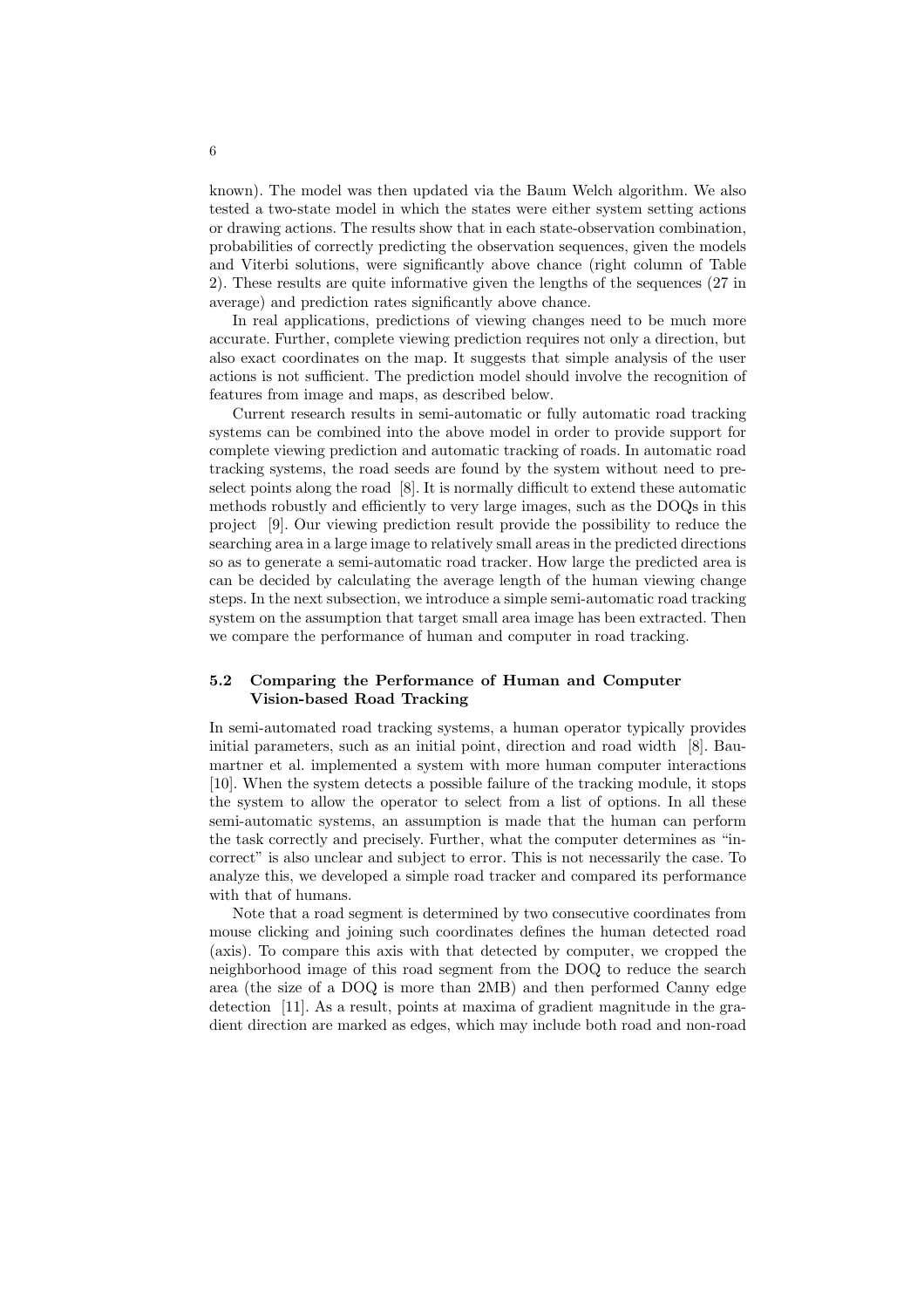edges, such as contour of cars. This edge operator is used because both straight and curved roadsides can be detected. Dramatic greylevel changes caused by surface material changes can also be detected and do not affect the extraction of candidate road edge points. Figure  $3(a)$  and  $3(b)$  show an example of the cropped image and the image after Canny edge detection.



Fig. 3. (a) Cropped image from DOQ. (b) Human input (white blocks) and edges detected by Canny edge operator. (c) Axis detected by computer.

From each point on the axis defined by human, we constructed a line perpendicular to the axis and determined the intersection points to the edges. These points were the candidates of roadside. To reduce the disturbances on the road, like cars and shadows, points on the edges with short length were removed from candidate list. If two or more candidates were found, the road width limits defined by USGS was used as the upper and lower bounds of the distances between roadsides [12]. The two closest intersections to the axis detected by human, which also met the width limit, were selected as the roadsides corresponding to the axis point. Connection of the mid-points of these intersection pairs formed the axis detected by the computer. Figure  $3(c)$  shows the result of Canny-edge axis detection of the image in Figure 3(a).

Two kinds of errors occurred during Canny-edge axis detection. One kind was caused by deficiencies in the Canny edge detection. When the road and the background have similar greylevels, Canny edge operator failed to mark the road edges. Therefore, part of one or both roadsides were missing. To reduce this error, the roadsides can be predicted by fitting a parabola to the most recent road points, as described in [13]. Another type of error comes from disturbances on the road that have not been removed. Some of them are connected with the roadsides, which made the road to be thinner than the lower bound of the road width limit. Consequently, correct road side candidates could not be selected by the system. This kind of error could be avoided by jumping to the next axis point along the road.

To compare the human and computer performance, the mean distance of the axis detected by computer and by human were calculated. Figure 4 shows the distribution of the distances versus road angle changes on two training sets described in the above sub-section. The road angle change was obtained from the angle between two consecutive axis detected by human. Originally, we expected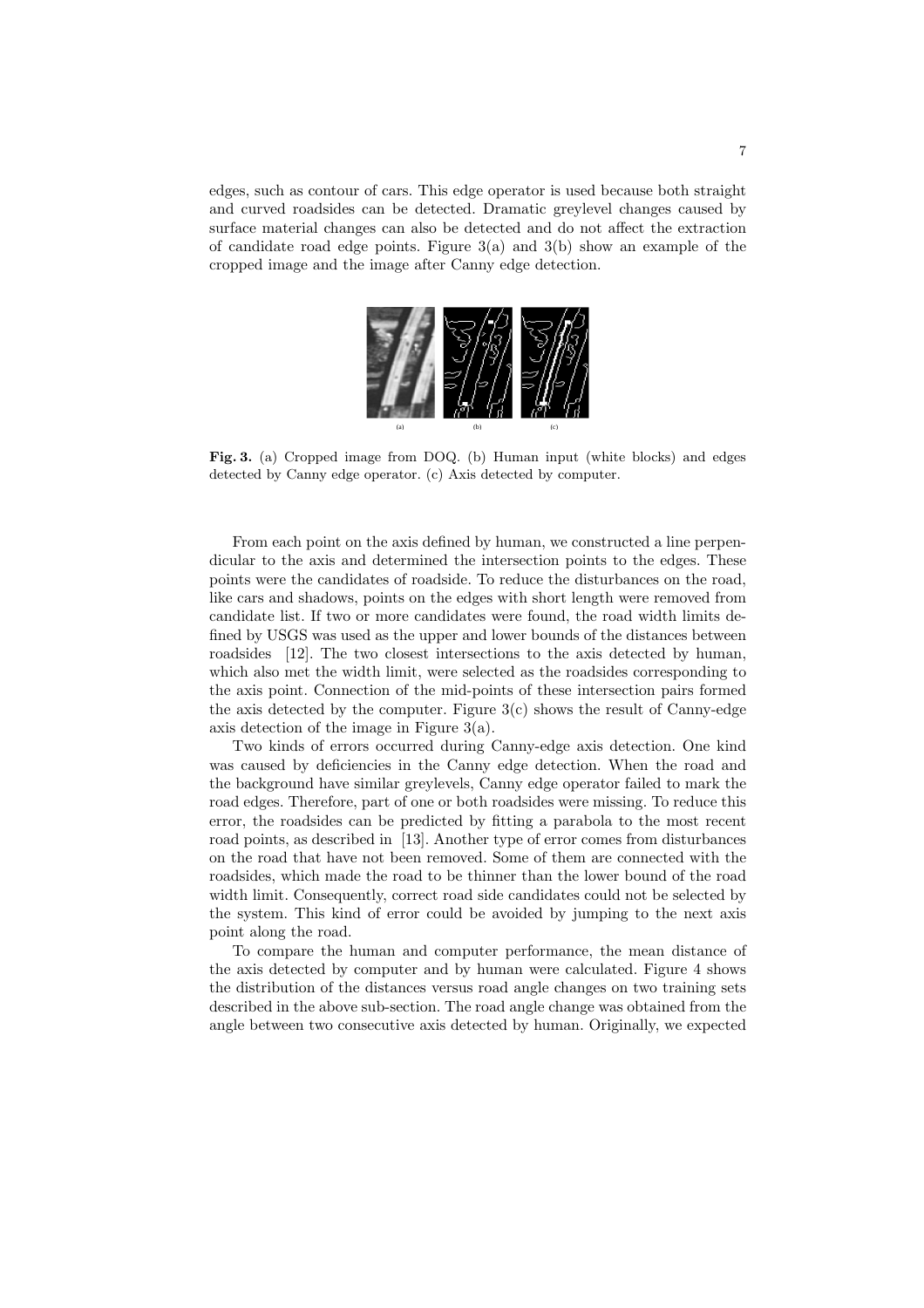

Fig. 4. Distances of road axis versus road angle changes on two training sets.

that the distances between the axis would increase along with the road angle changes. However, the results shows there is no explicit relationship between them. In most cases, the distances between the axis were less than 4 pixels despite the change of road angles. It is within the tolerance of positional accuracy defined by USGS (maximum 6 pixels, average 3 pixels) [14]. In the cases where the distances were too large to be acceptable, analysis shows that although most errors were caused by the deficiency of the Canny-edge axis detection, some are caused by the inaccuracy of human in georeferencing an ground object in DOQ with a map feature. The human input may lies much closer to one roadside, or even falls outside of the road. In these cases, the road tracking system may not select the correct roadside candidates. An example of this deviation is shown in Figure 5.



Fig. 5. (a) Cropped image from DOQ. (b) Human input and edges detected by Canny edge operator. (c) The white blocks at the end of the road are the input from human. The small white dots show the axis detected by computer. Because the human input road end points are shifted from the true centers, the computer can not detect all the axis points correctly.

## 6 Conclusion

This paper has introduced a real world environment for map revision. The user actions in the map revision are tracked and recorded as a time-stamped sequence of events in the system level. Actions are classified into groups according to their